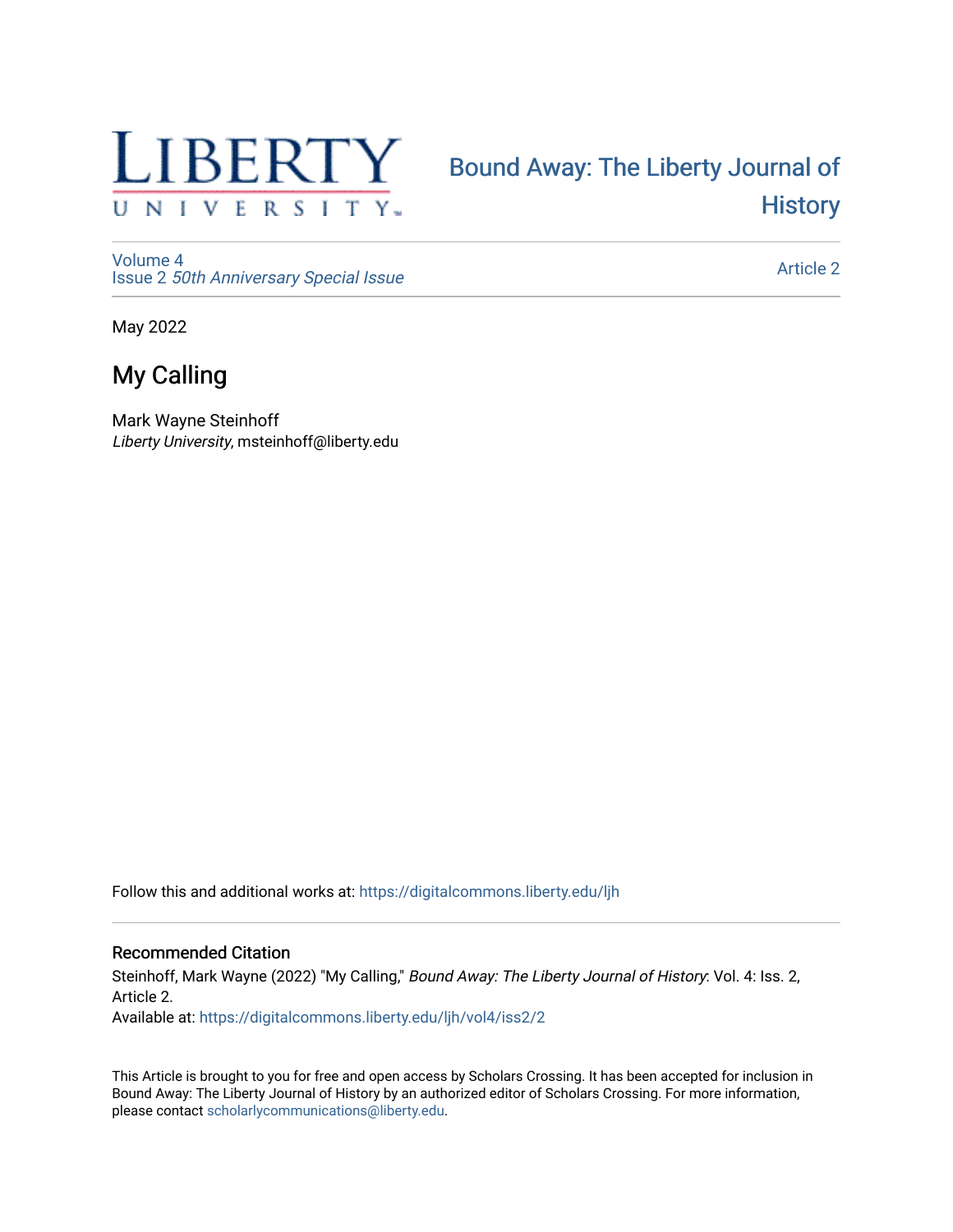My Calling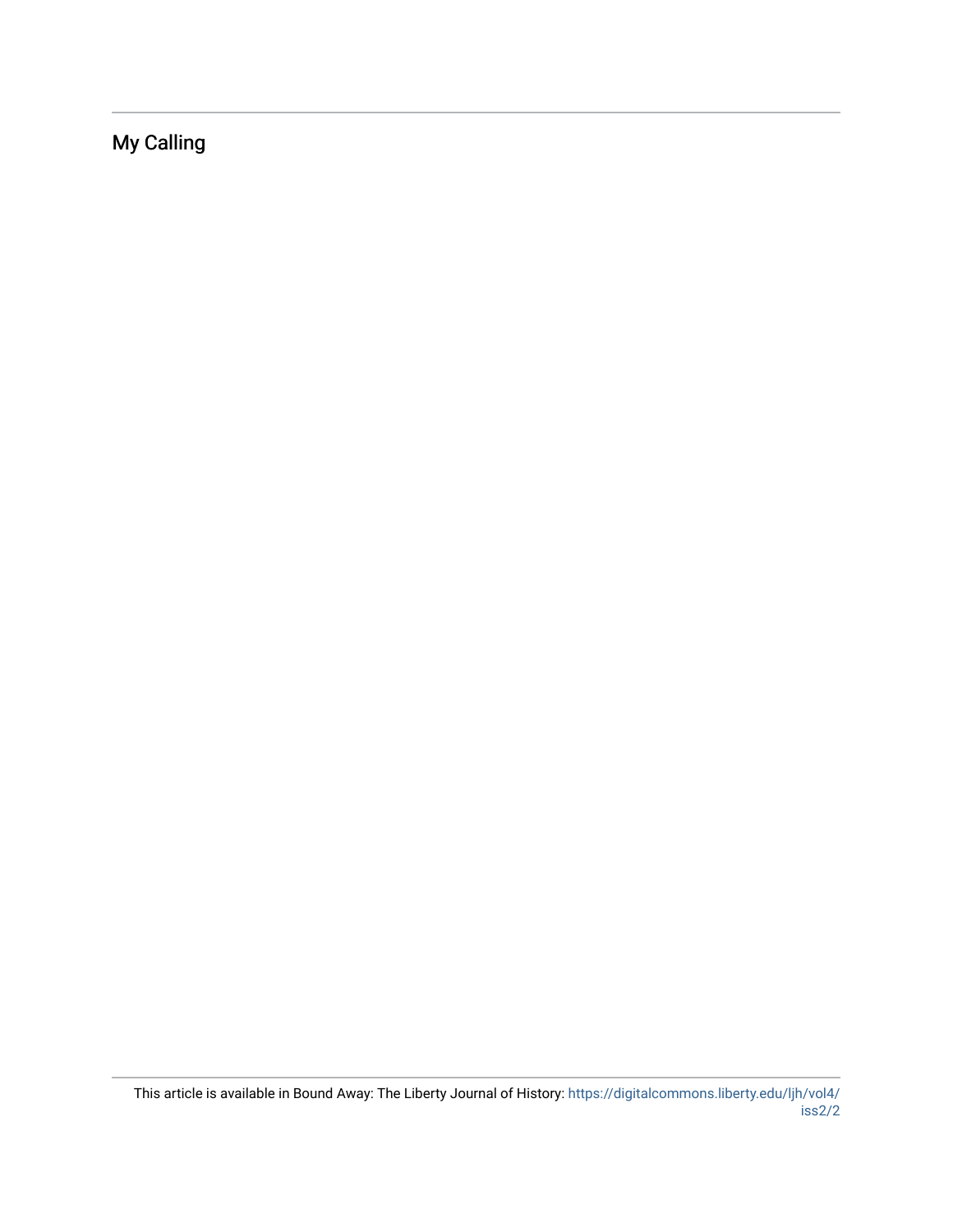(Editor's Note: A veteran of the Vietnam War, Dr. Steinhoff [1945-2021] was a stalwart in the Liberty University History Department from 1977 to 2011, teaching a broad range of classes, making an especial mark as Medievalist. "Steiny," as he was affectionately known, also served as the sponsor of the LU Phi Alpha Theta chapter for over two decades, regularly hosting student events in his home.)

#### **My Calling to a Redemptive Mission<sup>1</sup>**

#### **Dr. Mark Steinhoff**

#### **Summer 2021**

"Who am I, O Lord God . . . That you have brought me this far?" (2 Samuel 7:18) I'm filled with wonder that He called me and that I'm still playing this far into double overtime! History, like reading Hebrew (which is read "backwards"), makes clearer sense in retrospect. A funny thing happened to this pilgrim (a Yankee) on his way to Dixie: wrestling as a Christian at Columbia and then as "a recovering graduate student" in the Army.

First things first, my heartfelt "Gratias Columbia College" for being a truly nourishing mother (alma mater) who gave me the Camelot moment of my life. I still think in medieval terms, like questing for the Holy Grail of Philippians 3:10. And I believe that Jehovah Jirah moved the Dean of Admissions, Henry Coleman, 2 to grant me, a fatherless boy, a Pulitzer scholarship. I fully expected Columbia to be a trial by fire for my faith, and sure enough during freshman orientation Chaplain John M. Krum, a wolf in sheep's clothing, exhorted us to abandon our old faith. Politically, I didn't fit in either, as I realized when radical mobs began assaulting Marine recruiters on campus. Good folks on the faculty and in the administration, true friends of grace and patriotism, were rooting for me. But, regrettably, I was agape for grades and attempting to do life alone -- like Rodin's solitary *Thinker* in front of Fayerwether Hall.<sup>3</sup> Though Columbia offered me a graduate fellowship, I decided to "go medieval" but at Johns Hopkins instead.

<sup>&</sup>lt;sup>1</sup>I dedicate this account to Donna D. Donald, my *successor* in Liberty's redemptive mission of teaching minds, stirring hearts and molding character. I consider her a "founding mother" and actually my *predecessor* since she was a student at Lynchburg Christian Academy at the time of the "prayer meeting in the snow" in 1977.

<sup>&</sup>lt;sup>2</sup> Radicals taking Dean Coleman hostage began the revolt in 1968. Later they shot and almost killed him in Hamilton Hall.

<sup>&</sup>lt;sup>3</sup> Donna Donald informs me that Rodin portrays Dante pondering before the Gates of Hell.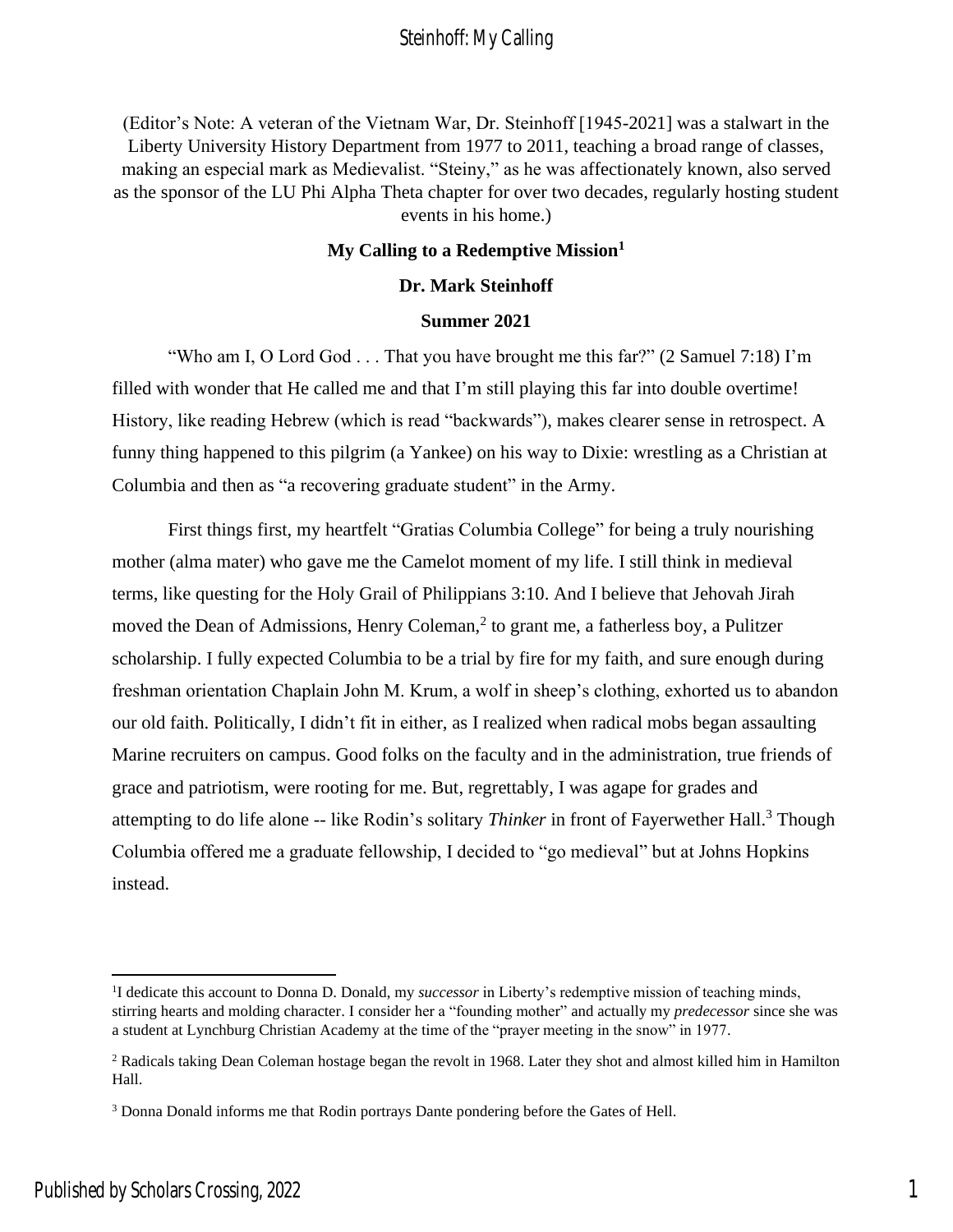The Selective Service deferred my induction until I could take my doctoral orals in September 1969. The doctoral exam committee felt that I did not belong at Hopkins. I felt like the kid who got all F's and a D in history. Asked what he thought was his problem, he replied "guess I spent much time on history." Like many yuppies on the make, I had idolized my craft, punted away opportunities to witness, lead in church, and even skipped some family gatherings. Mark Rudd, the leading radical in the 1968 rebellion, said that his "real" bar mitzvah was admission to Columbia College, mine was going to Vietnam. God leads His dear children along, using times of trouble to transform them.

I believe that I was led here by the Holy Spirit. My partner in "praying in" the contract was the singles group at Calvary Baptist Church (where Steven Olford pastored). I began to understand more as a result of my interview in March of 1977. Meeting me at the Greyhound bus terminal on Fifth Street were Boyd and Norma Jean Rist, a couple who integrated learning and living better than anyone I have ever known.<sup>4</sup> Having tried and failed to do life alone, I found my own "sacred fortress" in Thomas Road Baptist Church.<sup>5</sup> Chuck Colson was the guest speaker that Sunday and proved to be a bellwether of so much to come. For the first time I felt, "now this is where I belong"—a widespread sentiment soon to be captured by Robbie Hiner's "I want that mountain." That was the mood music of the founding generation.

#### **Fighting Back**

For me as an intellectual, here was an answer to the academic chaos typified in my mind by the Columbia debacle of 1968. That fabled "House of Intellect," like Humpty Dumpty, had a terrible fall. What makes a great university? The character of the faculty and students counts most. At its bicentennial in 1954, Columbia could rightfully boast many publishing luminaries such as Mark Van Doren, Lionel Trilling, Jacques Barzun, Richard Hofstadter, and Moses Hadas, who loved teaching undergraduates especially. In saving "the big guns" for the young "undecideds," Columbia College stood almost alone; that was definitely not the norm for faculty. A good teacher is a living textbook, teaching by example. "Acts of virtue are certainly read more

<sup>4</sup> The Rists were among the first pioneers, joining Lynchburg Baptist College in 1973, and experiencing "the starving times" akin to Jamestown during the winter 1609-10. Boyd Rist reminds me of Governor Dale: "Let England know our willingness, for that our work is good. We hope to found a nation where hither none hath stood."

<sup>5</sup> Reminiscent of how Otto G. von Simson (in *Sacred Fortress: Byzantine Art and Statecraft at Ravenna)* had celebrated the city on which I had just completed my doctoral dissertation.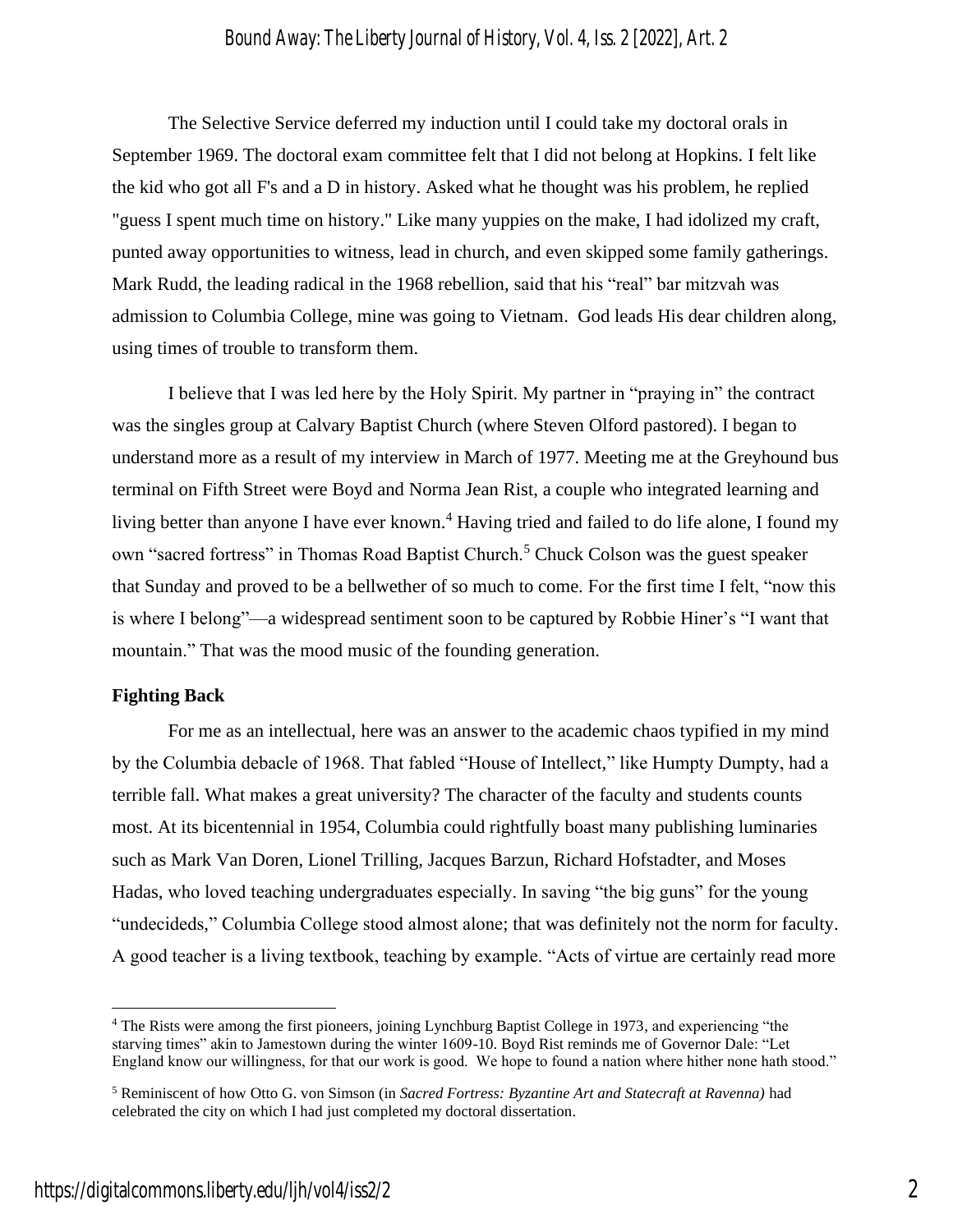fruitfully in men themselves than in books, just as deeds speak more effectively than words" (Herbert of Bosham). While teaching, I often found myself looking over my shoulder, as if my mentors Norman Cantor and Orest Ranum *ipse* were there, and asking "Am I getting it right?" Teaching itself is something of a mystery; charisma plays a role. Pastor Falwell remarked once that parishioners came not to listen to his sermons so much as to watch him burn. Indeed, a holy man is a "Christ-carrying man"; every saint should be an exemplar, imitating Christ. <sup>6</sup> Jerry aspired to make Christ the Head of this new house of learning. At Liberty, we bonded not over "the core curriculum" as at Columbia, nor over a beer as at Yahoo State, but over the Bible.

Unlike most previously hired faculty, I was not interviewed personally by Dr. Falwell because his mother was dying of a massive cerebral hemorrhage she suffered a few weeks earlier. But over the years I was delighted to experience how much the Founder resembled Abbot Suger, patron of Gothic art and architecture. Suger recruited trustworthy artists for his atelier and then stepped back and allowed them freedom to innovate. No doubt about it, that was "the Liberty Way" back then. During the Bicentennial, the name *Liberty* Baptist College was adopted. "We must never forget that liberty was born in the heart of God and that freedom is the most basic value of all."<sup>7</sup> I can honestly respond to secular colleagues' inquiries that I enjoyed full "academic freedom." 8

Just starting out, Liberty wisely concentrated on being a teaching institution. Charges of "the scandal of the Evangelical mind," to say nothing of the "oxymoron of Baptist scholars" are overblown. Similar allegations were made against the cathedral schools of the  $10<sup>th</sup>$  and  $11<sup>th</sup>$ centuries which produced few great philosophical or literary works. But the vitality of learning in these schools was immortalized by the metaphor of John of Salisbury, who compared himself to a puny dwarf perched on the shoulder of giants -- like his teacher in the cathedral school of Chartres, Bernard, who taught by dialogue and questioning. Come to think of it, Socrates himself

<sup>6</sup> Peter Brown quoted in C. Stephen Jaeger, *Envy of Angels: Cathedral Schools and Social Ideals in Medieval Europe, 950-1200* (Philadelphia: Univ. of Pennsylvania Press, 1994)*,* 78.

<sup>7</sup> Jerry Falwell, *Falwell: An Autobiography* (Lynchburg: Liberty House Publishers, 1997), 380.

<sup>&</sup>lt;sup>8</sup> "I believe in a pluralistic, democratic society . . . . Our library at Liberty University has or will have every book by every author that any great university might have to support its academic offerings. We have a matchbook we distribute to make our point. 'Moral Majority Book Burning Matches,' . . . 'See official booklist inside.' . . . You will find a blank list and the words 'That's right, there aren't any!'" Falwell, *Autobiography,* 396-7.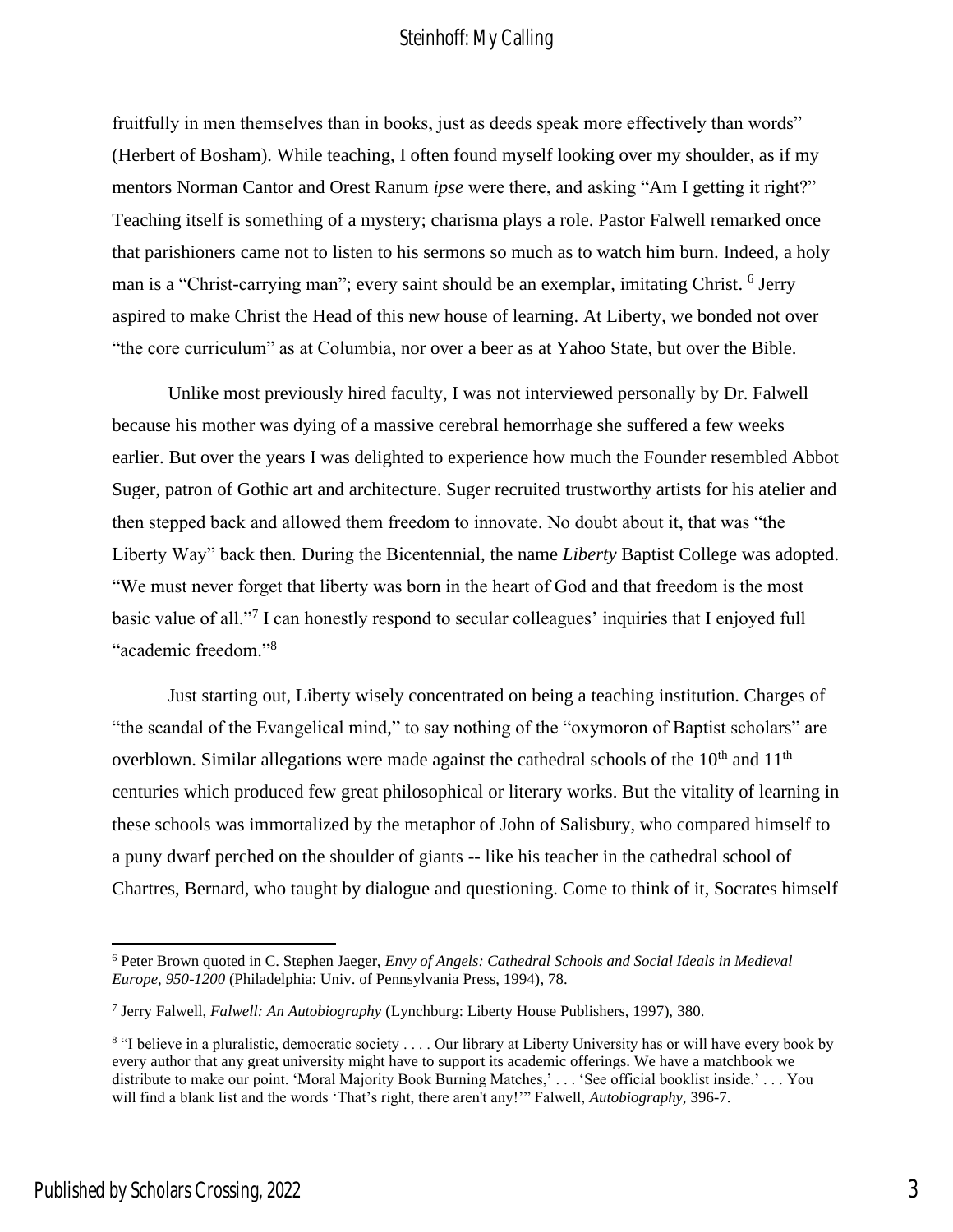would be fired at a "publish or perish" university because he never wrote anything and distrusted the written word.<sup>9</sup> Instead of making a mad dash to the Big Table, professors at Christian colleges might want to take a cue from Columbia's Andrew Chiappe, an ideal undergraduate mentor, whose "several courses on Shakespeare were fruits of deep scholarship and performances of high originality," even though he never got to publish anything after his dissertation.<sup>10</sup> Just as the Bible is quoted not only by theologians but also by evangelists (usually with greater effect), so history is not the monopoly (thank God!) of professional historians.

Columbia was like Plato's Academy -- a think tank, by and for the elite. In their scorn for its sophistry, Students for a Democratic Society (SDS) tried to literally burn down Columbia's Thinkery, as in Aristophanes' farce, *The Clouds.* By contrast, Liberty Baptist College again resembled those monastic and cathedral schools; it was Thomas Road Baptist Church's teaching arm, serving everyone – men and women. Liberty was co-ed since its inception in 1971; Columbia remained all male until 1982.

#### **With Polished Shafts**

"Children are a heritage of the Lord . . . As arrows are in the hand of a mighty man; so are children . . . "(Psalm 127:3-4). Defensively, LBC sought to protect the next generation from the fiery darts of Satan, and offensively to place polished shafts in the hand of God. As with the Christian schools of the tenth century, love and authority were the foundation. Students were genuinely glad to have seventy new faculty onboard in August 1977. *In loco parentis,* "you gotta love them" as if they were your very own and teach them *to love* what they ought to do. We are not ruled by what we know, but by what we love. What made the Good Samaritan stop to help was his character. Before the student rebellion, this was a typical student evaluation question at Columbia: "What subject covered in this course interested you least, and to what defect in your character do you attribute your lack of interest?" But in 1968, Columbia's SDS infamously introduced gutter talk into the academy and public discourse. The anarchist Lower East Side street gang, "Up Against the Wall [bleep]…," became a chapter of SDS. "Part of the justification

<sup>9</sup>On the charismatic culture of the cathedral schools where the curriculum molded scholars, not vice versa, see Jaeger, *Envy of Angels,* 4-14, 76f. Quotation of Herbert of Bosham, 11; on Bernard, 129f.

<sup>10</sup> Jacques Barzun, *The American University: How It Runs, Where It Is Going* (New York: Harper & Row, 1968), 43. Some of Chiappe's essays were published posthumously.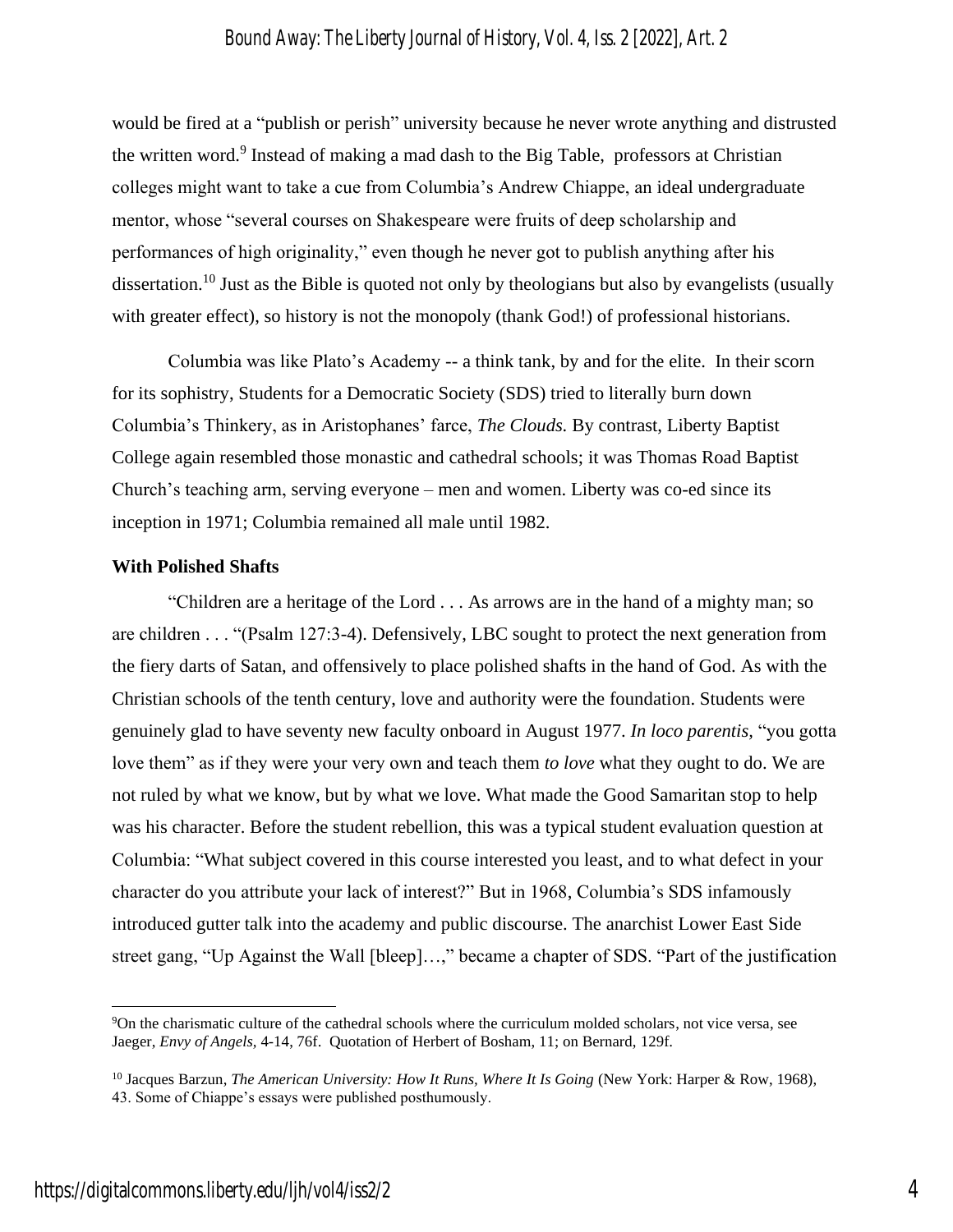for using the name … was that it kept the establishment media from mentioning us. They could never say exactly who we were. . ."<sup>11</sup> One edition of Mark Rudd's SDS newspaper featured his "Reply to Uncle Grayson" [President Grayson Kirk] that closed with what became his signature song, "Up against the wall [bleep], this is a stick-up." It "was chanted, the *kyrie* of the season." 12

Our speech should be seasoned with salt, not sewerage. When Dr. Falwell spoke at Columbia in 1980's he followed the advice of his mentor, B. R. Lakin: "Don't get into a spitting match with a skunk." He was Spirit-controlled and didn't lose his temper in debates. A civil tongue is a marvelous asset. "He hath made my mouth like a sharp sword . . .and made me a polished shaft; in his quiver hath he hid me," (Isaiah 49:2). To date I know of no greater credential among Liberty's polished shafts than Shannon Bream (an anchor at Fox news). In 2006, Dr. Falwell characterized Liberty's debate team (ranked as number-one in the nation that year) as a "salt ministry." *Newsweek* misquoted him as talking about an "assault ministry" and had to apologize.<sup>13</sup> Debate Coach Bret O'Donnell tried to assist the unteachable Donald Trump (not a Liberty alumnus) during the early Republican primaries in 2016, until he was promptly "fired." Over the years I was so proud of the many arrows in the quiver of our history department: those honor students who overcame their defensiveness to deliver papers at Phi Alpha Theta competitions and at Conference on Faith and History student sessions.

#### **For God and Country**

One final analogy. The cathedral schools were "prep schools" for future bishops and courtiers of Otto the Great. When Jerry first shared his vision for a Christian college in January of 1971, his text was 2 Timothy 2:2. Discipling *preacher boys* ". . . who shall be able to teach others also" was always a priority. In fact, Liberty's first graduate was Vernon Brewer, who went on to found and lead World Help. During the Bicentennial in 1976, Dr. Falwell traveled to 141 cities, preaching that "Jesus is calling America, calling her back to the fold." Accompanying him were seventy polished shafts in music ministry who presented Don Wyrtzen's musical "I Love

<sup>&</sup>lt;sup>11</sup> Johnny Sundstrom, "Hundreds of Pairs of Wings," in *A Time to Stir, Columbia '68*, ed. Paul Cronin (New York: Columbia University Press, 2018), 374. Mark Rudd recruited one of them (Lincoln Pain from Berkeley) to pull off the first guerrilla-theater action of throwing a pie in the face of Colonel Akst (of Selective Service) during a lecture. <sup>12</sup> Roger Kahn, *The Battle for Morningside Heights: Why Students Rebel* (San Francisco: William Morrow, 1970), 24.

<sup>13</sup> Ann Coulter, *Godless: The Church of Liberalism* (New York: Crown Forum, 2006), 15.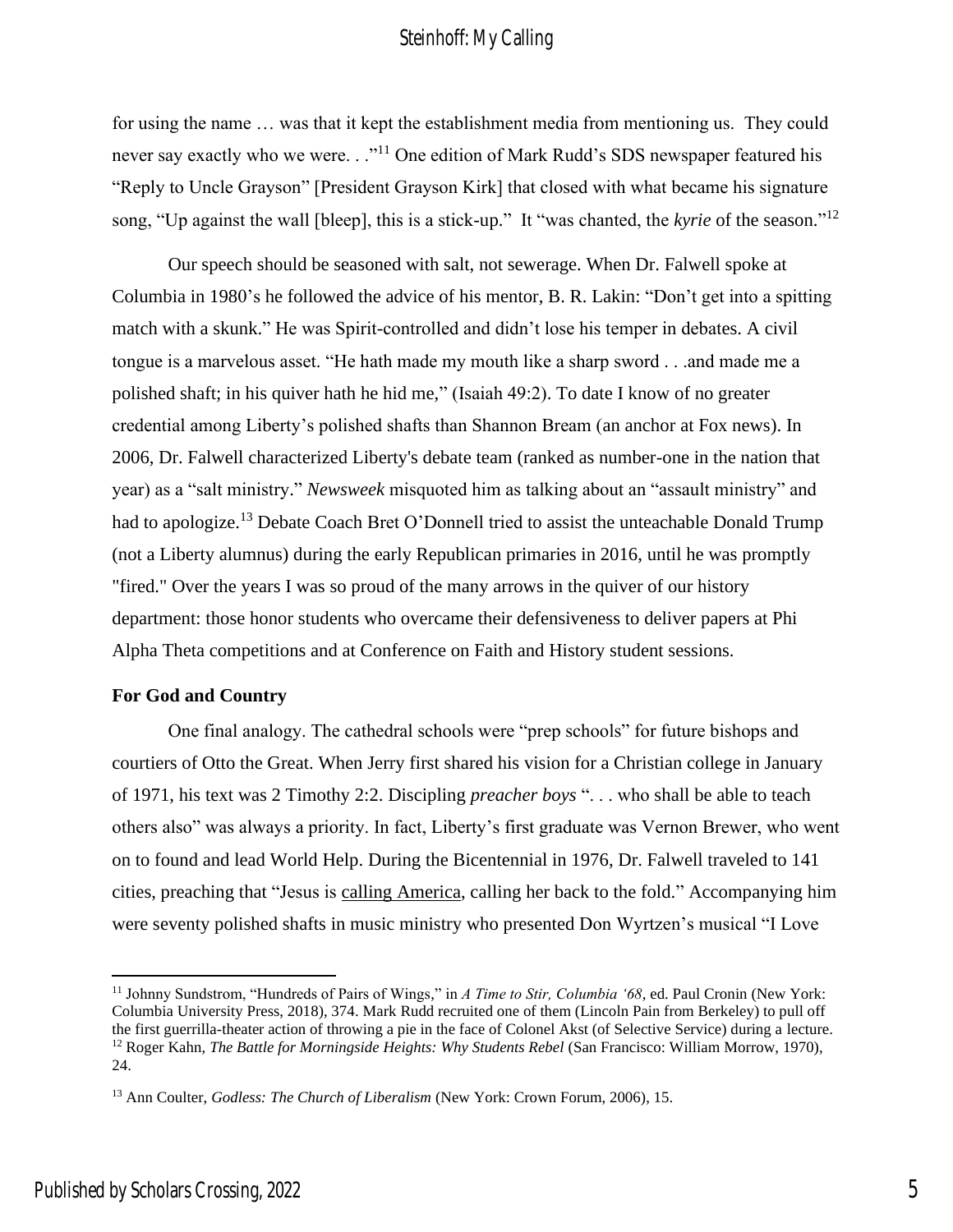America." Francis Schaeffer, author of *A Christian Manifesto,* coached the Chancellor to break with the traditional fundamentalist avoidance of politics.<sup>14</sup> "It is my conviction that whatever is required to make a good Christian also makes a good citizen. . . . Sometimes, Christians must be willing to work together with persons with whom we have major theological differences in order to secure serious societal problems, and even to save the culture." Founding the Moral Majority in 1979, "I promised five years of my life to political leaders." <sup>15</sup> Analogous to Otto's "philosopher's academy," which recruited students to his imperial court, <sup>16</sup> was Liberty's Washington Internship Program, which drew heavily from the History and Political Science Department, then chaired by Dr. Jerry Combee. I know of two history interns who served in the Oval Office itself. Lynn Boyer was a White House intern under President Reagan. She later worked for Jesse Helms when he chaired the Senate Foreign Relations Committee. When the Oval Office became safe once again for interns, Jaoni Matzker served there for George W. Bush.

Tearfully but inexorably, we come to the *semper fidelis* who rushed toward the danger. The self-styled "Politically Incorrect University" has hosted Army and Air Force ROTC since 2001 and 2002 respectively. It seems to me that God wrapped up Liberty's answer to Islamic terrorism in the person of Jesse Strong. "Jesse's Arrow" cost him everything but – like Jonathan's arrow of old – delivered a powerful message about doing great things for God. Jesse was a history major, and a member of Phi Alpha Theta, our history honor society. Having just graduated from boot camp and wearing his Marine uniform, Jesse led our department's participants in the President's Parade, a few days after 9/11. Sergeant Strong graduated in 2003 and went on to seminary, until his unit was activated to serve in Iraq. His mother writes that "As a result of his visible faith and walk with the Lord, Jesse's fellow Marines made him honorary chaplain of their platoon, and he often led them in prayer (including before the mission that

<sup>14</sup>Ruth McClellan, writer and editor, *An Incredible Journey: Thomas Road Baptist Church and 50 years of Miracles*  (Lynchburg, Liberty University: 2006), 138, 180, 198.

<sup>15</sup>He ended up presiding over Moral Majority for eight years. Falwell, *Falwell: An Autobiography,* 368, 379, 406-7.

<sup>16</sup> Jaeger, *Envy of Angels,* 36. Remember that Alexander Hamilton of "King's College" (renamed "Columbia" in 1754) was very action-oriented, indeed "woke". The equivalent of Christian community service at Columbia was their citizenship program. To my shame I did not participate, but Mark Rudd did, admirably tutoring an underprivileged child in Harlem.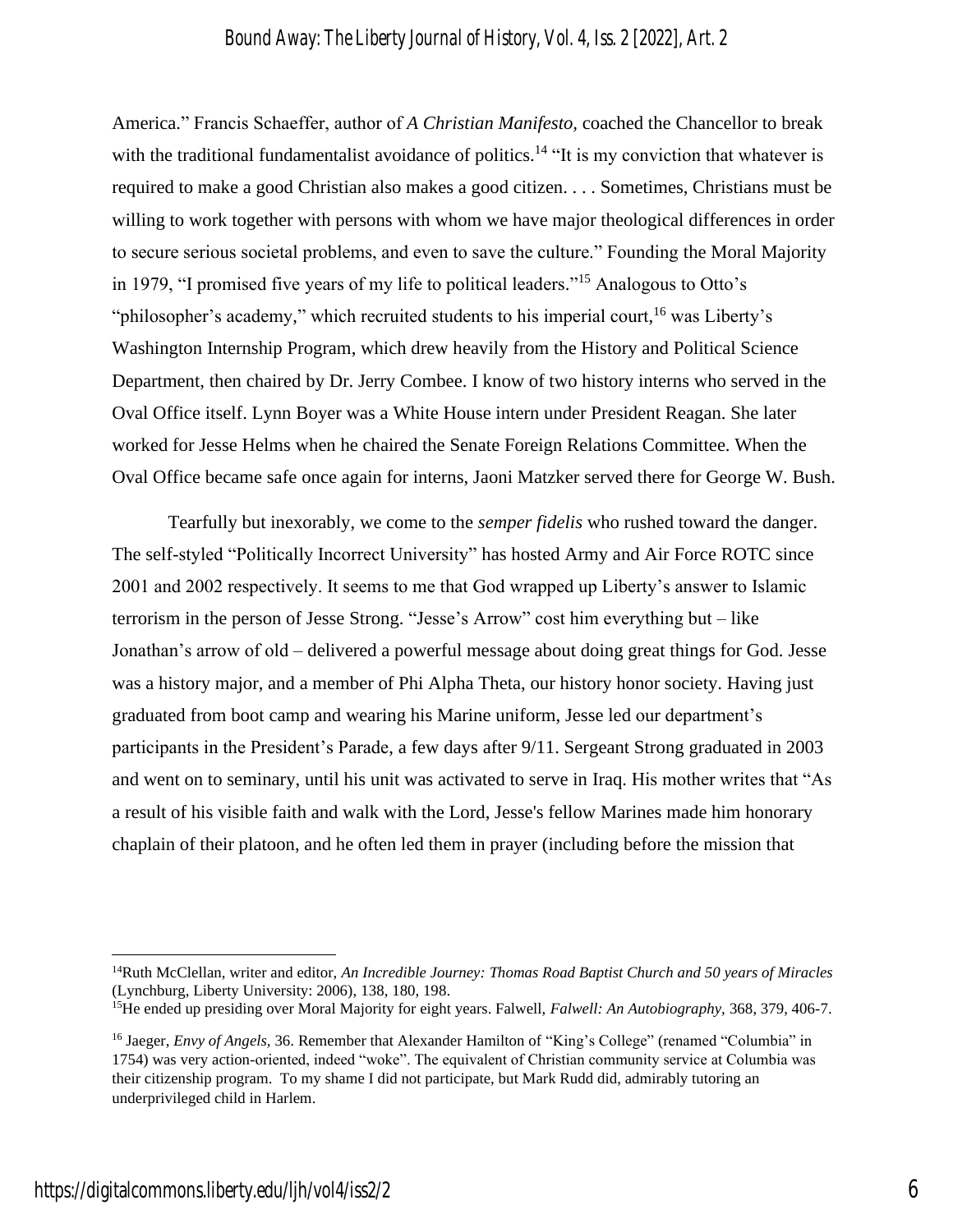night)," January 26, 2005, when Jesse, along with three other Marines, was killed in an ambush.<sup>17</sup>

#### **Keep the Light On**

It is not mere emotionalism, nor ignorance, that has triggered my astonishment at what I have witnessed on Liberty Mountain. In the face of skeptics' frantic attempts to "de-wonder" a unique and miraculous event, we need to remember it. If the Lord should tarry, I would challenge the next generation to "do the greater works." If history is any guide, it seems we have done the easy part. Mark Noll singles out several *known fundamentalists* for "the syndrome of the reinvented wheel. Popular authority figures like Bill Bright, Oral Roberts, Jerry Falwell and Pat Robertson all assume that no previously existing educational enterprise is capable to meeting the demands of the hour. Despite the absence of formal educational credentials, each man presumes to establish a Christian university."<sup>18</sup> And George Marsden has written a magisterial treatment of *The Soul of the American University: From Protestant Establishment to Established Nonbelief*, which documents secularization at the nation's most prestigious universities.<sup>19</sup> To supplement Marsden's study of the Ivies and other bastions of learning (which did not include Columbia, by the way), James Tunstead Burtchaell's *The Dying of the Light: The Disengagement of Colleges and Universities from their Christian Churches* chronicles the same sad story in case studies of seventeen prominent institutions of learning in the Congregational, Presbyterian, Methodist, Baptist, Lutheran, Catholic, and Evangelical traditions. Hundreds of lesser-known colleges are listed in each chapter; for example, fifty institutions affiliated with the Southern Baptist Convention are named. However, I would caution my successors not to take a defeatist attitude, as D. G. Hart did by reacting, "Burtchaell's bold and bracing book should be read by all Christians, whether in the academy or not, tempted to think that education will

<sup>&</sup>lt;sup>17</sup> Jessestrong.com., "about Jesse" link. Jesse's father, Rev. Nathan Strong, has written two tributes, one entitled *Designed for Success: A Fresh Look at the Bible and the Staying Power of the Church.* <sup>18</sup> Mark Noll, *The Scandal of the Evangelical Mind*, (Grand Rapids: Eerdmans, 1994), 16-17.

<sup>19</sup> George Marsden, *The Soul of the American University: From Protestant Establishment to Established Nonbelief.*  There's all the difference in the world between a thermometer (like Mark Noll or George M. Marsden) and a thermostat (like Jerry Falwell).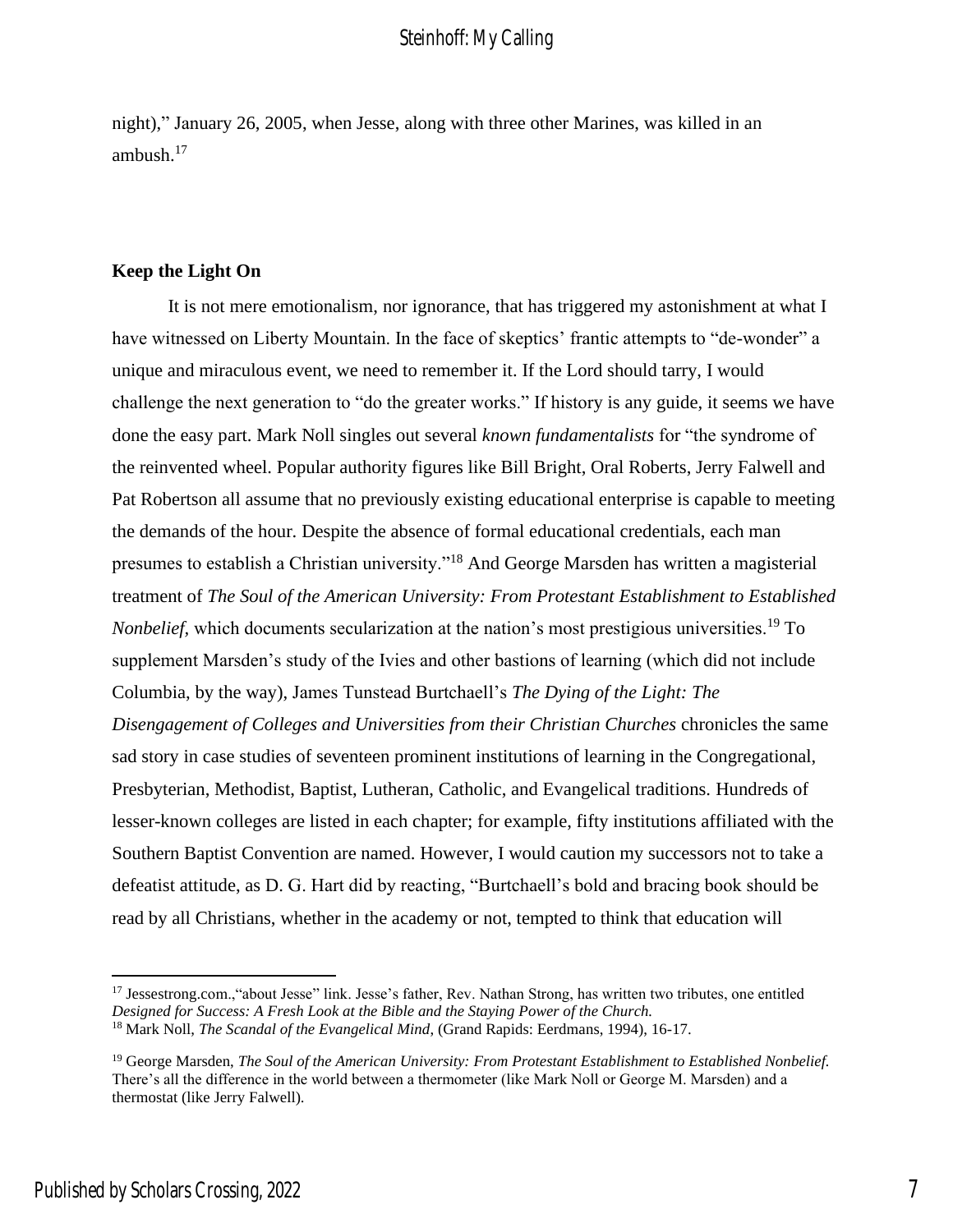increase the influence of the gospel."<sup>20</sup> "If it wasn't for that lighthouse" was Jerry's all-time favorite song. Don't tear that lighthouse down -- rise up and make it great again!

This little light of mine, I'm going to let it shine. Don't let gusts of accommodation blow it out. In 2011 our department had a good laugh at the way pagan historians see us. Applying for an opening, one honest candidate reassured us that our statement of faith was no problem for him because "basically I don't believe in anything." More insidious are those who stealthily use cultural assimilation to gradually boil many slumbering frogs. In 1866, Frederic Henry Hodge, in his address to Harvard alumni, epitomized the subsequent disaster that historians have dubbed "cultural Protestantism." "The secularization of the College is no violation of its motto, '*Christo et Ecclesiae.'* For, as I interpret those sacred ideas, the cause of Christ and the Church is advanced by whatever liberalizes and enriches and enlarges the mind."<sup>21</sup> But what would our Muse, the Holy Spirit, say about such casuistry?

Taking our cue this time from one of Macel Falwell's favorites, "Midnight Cry" by John Starnes, let's consider the parable of the Ten Virgins (Matt. 25: 1-13), which was so loved by Gothic sculptors, who applied it to the church. All ten were virgins, separated from the world in awaiting the Lord's return. And all of them had fallen asleep when the midnight cry came. "The vigilance of the most earnest is but as sleep compared with that constant and intent watchfulness which is the ideal of the Christian life."<sup>22</sup> The five wise virgins were ready because they "took oil [the Holy Spirit] in their vessels." Even though they had been slumbering, they had diligently prepared. "Christian men may be taken unawares. And death may suddenly come upon them, the Lord may come suddenly; but, if they have been living in faith and prayer, they will be able, so to speak, to put themselves at once into an attitude of devotion. Such men are filled with the Spirit; the Spirit is there, to make intercession for them . . . They can rouse themselves at once

<sup>20</sup> D. G. Hart on back cover of James Tunstead Burtchaell, *The Dying of the Light: The Disengagement of Colleges and Universities from their Christian Churches* (Grand Rapids: Eerdmans, 1998).

 $21$  Frederic Henry Hodge in an address to Harvard alumni, 1866. Quoted by George M. Marsden, "The Soul of the American University: A Historical Overview," in *The Secularization of the Academy* ed. G.M. Marsden & Bradley J. Longfield (New York: Oxford University Press, 1992), 9.

<sup>22</sup> Quoted in *The Pulpit Commentary*, vol. 15 *Matthew*, eds. H.D, M. Spence & J. S. Exell (Grand Rapids: Eerdmans, 1950), 487.